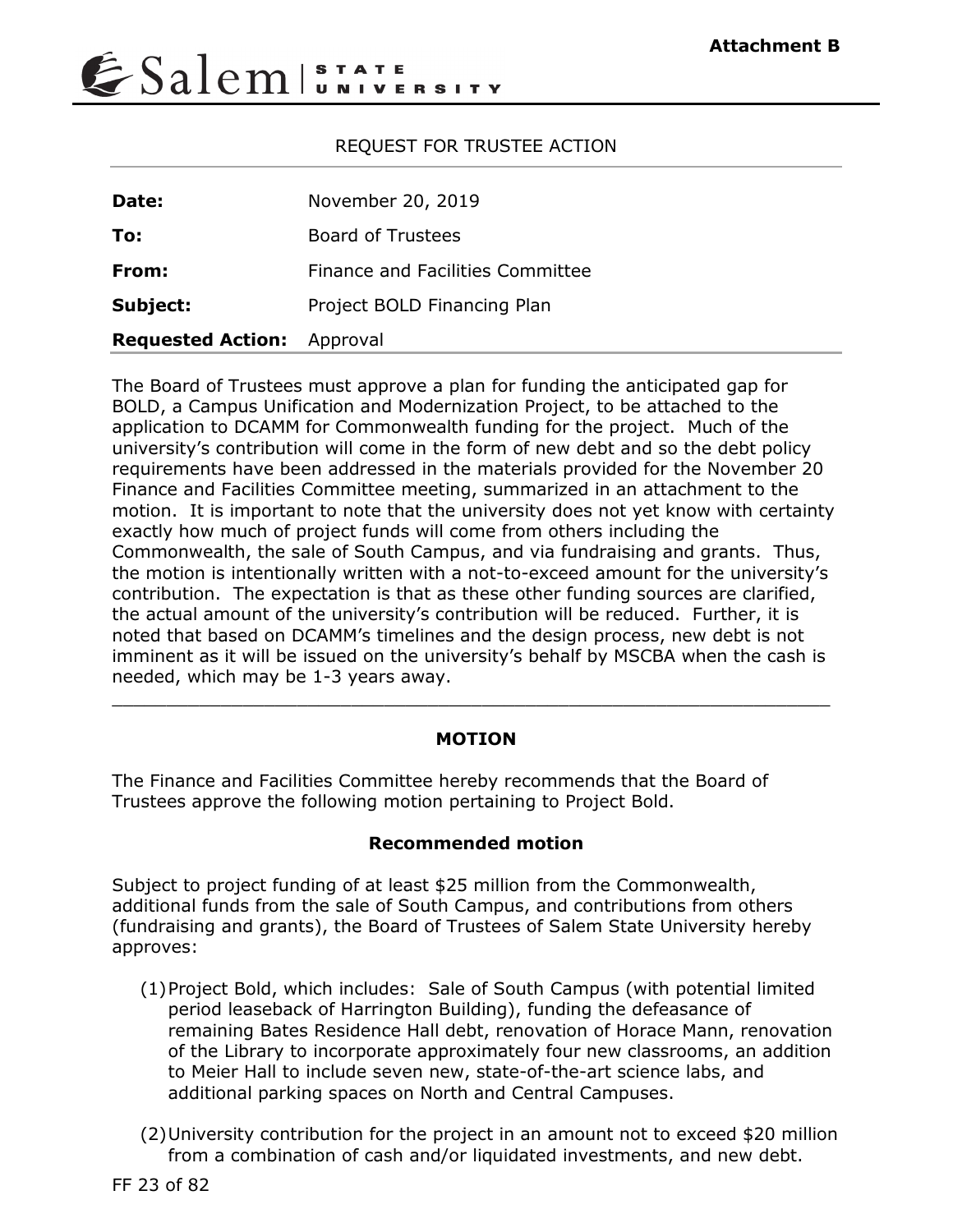The president, vice president for finance and facilities, and other university personnel are authorized to do all things and take all actions necessary to demonstrate to the Commonwealth the university has a responsible and authorized financial plan to fund the anticipated gap in order to deliver the transformative potential of Project Bold.

| Committee:             |                        | <b>Finance and Facilities</b>  |  |
|------------------------|------------------------|--------------------------------|--|
|                        | Committee Action:      | Approved                       |  |
| Date of Action:        |                        | November 20, 2019              |  |
| Trustee Action:        |                        |                                |  |
|                        | Trustee Approval Date: |                                |  |
| <b>Effective Date:</b> |                        |                                |  |
|                        |                        |                                |  |
| Signed:                |                        |                                |  |
| Title:                 |                        | Secretary of Board of Trustees |  |
| Date:                  |                        |                                |  |